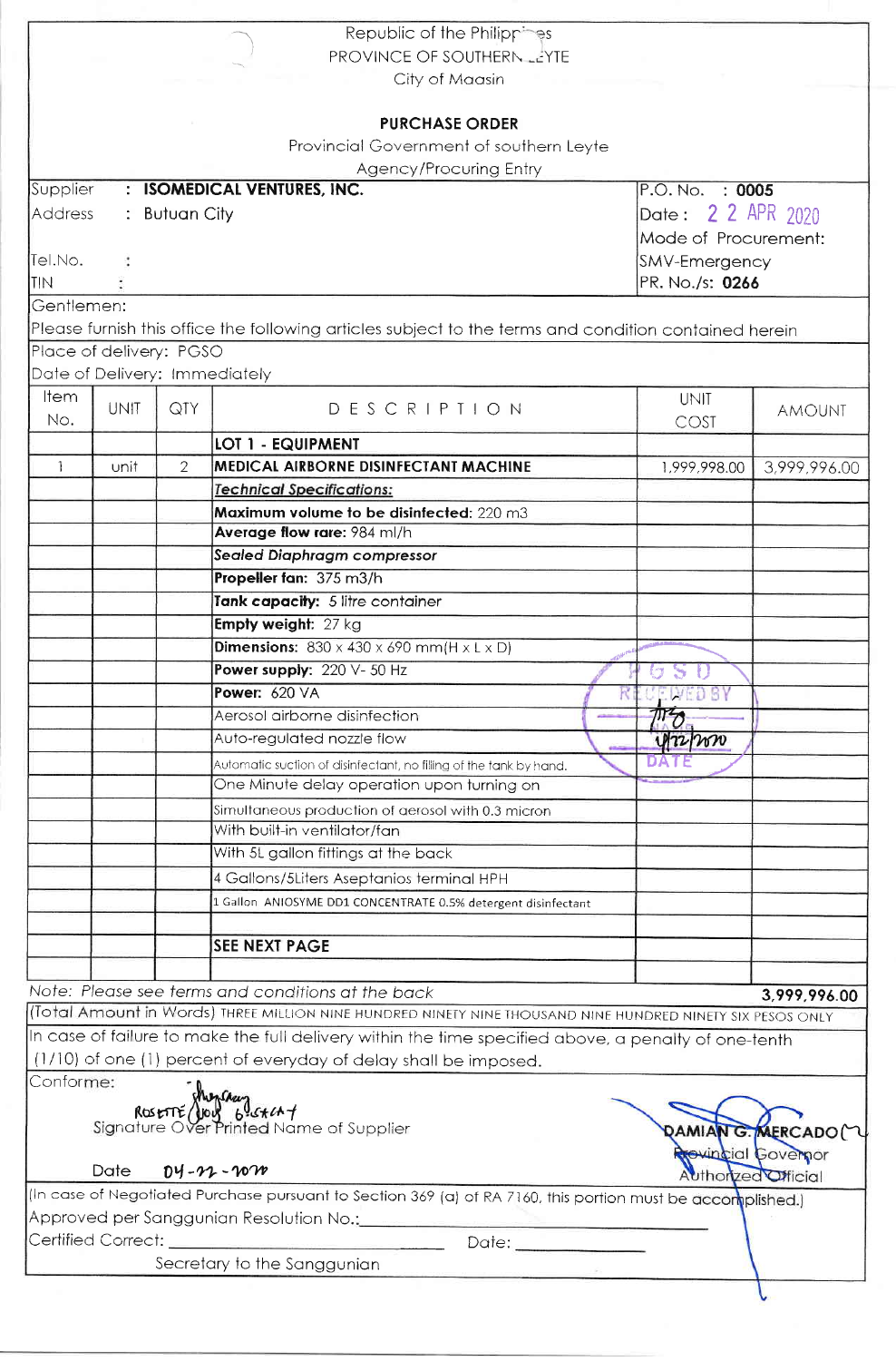|                                                    |                               |                    | Republic of the Philippine                                                                                                                  |                            |               |  |  |  |
|----------------------------------------------------|-------------------------------|--------------------|---------------------------------------------------------------------------------------------------------------------------------------------|----------------------------|---------------|--|--|--|
| <b>PROVINCE OF SOUTHERN LETTE</b>                  |                               |                    |                                                                                                                                             |                            |               |  |  |  |
| City of Maasin                                     |                               |                    |                                                                                                                                             |                            |               |  |  |  |
|                                                    |                               |                    |                                                                                                                                             |                            |               |  |  |  |
|                                                    |                               |                    | <b>PURCHASE ORDER</b>                                                                                                                       |                            |               |  |  |  |
|                                                    |                               |                    | Provincial Government of southern Leyte                                                                                                     |                            |               |  |  |  |
|                                                    |                               |                    | <b>Agency/Procuring Entry</b>                                                                                                               |                            |               |  |  |  |
| Supplier                                           | $\mathcal{I}^{\mathcal{I}}$ . |                    | <b>ISOMEDICAL VENTURES, INC.</b>                                                                                                            | P.O. No. : 0005            |               |  |  |  |
| <b>Address</b>                                     | $\ddot{\phantom{a}}$          | <b>Butuan City</b> |                                                                                                                                             |                            |               |  |  |  |
|                                                    |                               |                    |                                                                                                                                             | Date: 2 2 APR 2020         |               |  |  |  |
|                                                    |                               |                    |                                                                                                                                             | Mode of Procurement:       |               |  |  |  |
| Tel.No.                                            |                               |                    |                                                                                                                                             | SMV-Emergency              |               |  |  |  |
| <b>TIN</b>                                         |                               |                    |                                                                                                                                             | PR. No./s: 0266            |               |  |  |  |
| Gentlemen:                                         |                               |                    |                                                                                                                                             |                            |               |  |  |  |
|                                                    |                               |                    | Please furnish this office the following articles subject to the terms and condition contained herein                                       |                            |               |  |  |  |
|                                                    | Place of delivery: PGSO       |                    |                                                                                                                                             |                            |               |  |  |  |
|                                                    | Date of Delivery: Immediately |                    |                                                                                                                                             |                            |               |  |  |  |
| Item                                               | <b>UNIT</b>                   | QTY                | DESCRIPTION                                                                                                                                 | <b>UNIT</b>                | <b>AMOUNT</b> |  |  |  |
| No.                                                |                               |                    |                                                                                                                                             | COST                       |               |  |  |  |
|                                                    |                               |                    | <b>LOT 2 - DISINFECTANT SOLUTION</b>                                                                                                        |                            |               |  |  |  |
| $\mathbf{1}$                                       | gal                           | 3                  | <b>ANIOS SPECIAL DJP SF 5L</b>                                                                                                              | 29,995.00                  | 89,985.00     |  |  |  |
|                                                    |                               |                    | (Didecyldimethylammonium chloride, Polyhexamethylene biguanide                                                                              |                            |               |  |  |  |
|                                                    |                               |                    | hydrochloride)                                                                                                                              |                            |               |  |  |  |
|                                                    |                               |                    | <b>Description and Indications:</b>                                                                                                         |                            |               |  |  |  |
|                                                    |                               |                    | $\triangleright$ Ready to use product                                                                                                       |                            |               |  |  |  |
|                                                    |                               |                    | > To be used WITHOUT HUMAN PRESENCE                                                                                                         |                            |               |  |  |  |
|                                                    |                               |                    | > Broad Antimicrobial Spectrum                                                                                                              |                            |               |  |  |  |
|                                                    |                               |                    | > Bactericide in 5 minutes against                                                                                                          |                            |               |  |  |  |
|                                                    |                               |                    | Escherichia Coli<br>$\bullet$                                                                                                               |                            |               |  |  |  |
|                                                    |                               |                    | • Staph Aureus                                                                                                                              | $+$                        |               |  |  |  |
|                                                    |                               |                    | Pseudo Aeruginosa                                                                                                                           |                            |               |  |  |  |
|                                                    |                               |                    | $\bullet$<br><b>Strepto Faecalis</b>                                                                                                        | 112212820                  |               |  |  |  |
|                                                    |                               |                    | ▶ Yeasticidal/Virucidal Spectrum                                                                                                            |                            |               |  |  |  |
|                                                    |                               |                    | $\triangleright$ For Airborne disinfection of all rooms and medical devices                                                                 |                            |               |  |  |  |
|                                                    |                               |                    | > Does not corrode stainless metal, glass or plastic materials                                                                              |                            |               |  |  |  |
|                                                    |                               |                    | (non-oxidant)                                                                                                                               |                            |               |  |  |  |
|                                                    |                               |                    |                                                                                                                                             |                            |               |  |  |  |
| $\overline{2}$                                     | gal                           | 7                  | <b>ASEPTANIOS TERMINAL HPH 5L</b>                                                                                                           |                            |               |  |  |  |
|                                                    |                               |                    | (Alkylaminoalkylglycine, ethanol, aldehyde)                                                                                                 | 35,000.00                  | 245,000.00    |  |  |  |
|                                                    |                               |                    | Description and Indications:                                                                                                                |                            |               |  |  |  |
|                                                    |                               |                    | $\triangleright$ Ready to use product                                                                                                       |                            |               |  |  |  |
|                                                    |                               |                    | > To be used WITHOUT HUMAN PRESENCE                                                                                                         |                            |               |  |  |  |
|                                                    |                               |                    |                                                                                                                                             |                            |               |  |  |  |
|                                                    |                               |                    | > Bactericidal & Fungicidal & Virucidal<br><b>SEE NEXT PAGE</b>                                                                             |                            |               |  |  |  |
|                                                    |                               |                    |                                                                                                                                             |                            |               |  |  |  |
|                                                    |                               |                    | Note: Please see terms and conditions at the back                                                                                           |                            | 334,985.00    |  |  |  |
|                                                    |                               |                    | (Total Amount in Words) THREE HUNDRED THIRTY FOUR THOUSAND NINE HUNDRED EIGHTY FIVE PESOS ONLY                                              |                            |               |  |  |  |
|                                                    |                               |                    | In case of failure to make the full delivery within the time specified above, a penalty of one-tenth                                        |                            |               |  |  |  |
|                                                    |                               |                    | (1/10) of one (1) percent of everyday of delay shall be imposed.                                                                            |                            |               |  |  |  |
| Conforme:                                          |                               |                    |                                                                                                                                             |                            |               |  |  |  |
|                                                    |                               |                    | RESETTE SOUS 60 SACA7                                                                                                                       |                            |               |  |  |  |
|                                                    |                               |                    | Signature Over Printed Name of Supplier                                                                                                     | DAMIANG.MERCADO            |               |  |  |  |
| Provincial Governor                                |                               |                    |                                                                                                                                             |                            |               |  |  |  |
|                                                    | Date                          |                    | $04 - 22 - 2020$                                                                                                                            | <b>Authorized Official</b> |               |  |  |  |
|                                                    |                               |                    | (In case of Negotiated Purchase pursuant to Section 369 (a) of RA 7160, this portion must be accomplished.)                                 |                            |               |  |  |  |
| Approved per Sanggunian Resolution No.:___________ |                               |                    |                                                                                                                                             |                            |               |  |  |  |
| Certified Correct:                                 |                               |                    | Date: <b>Date:</b><br><u> 1980 - Andrea Stadt British, amerikan bestean ing disebut di parti di parti di parti di parti di parti di par</u> |                            |               |  |  |  |
|                                                    |                               |                    | Secretary to the Sanggunian                                                                                                                 |                            |               |  |  |  |
|                                                    |                               |                    |                                                                                                                                             |                            |               |  |  |  |